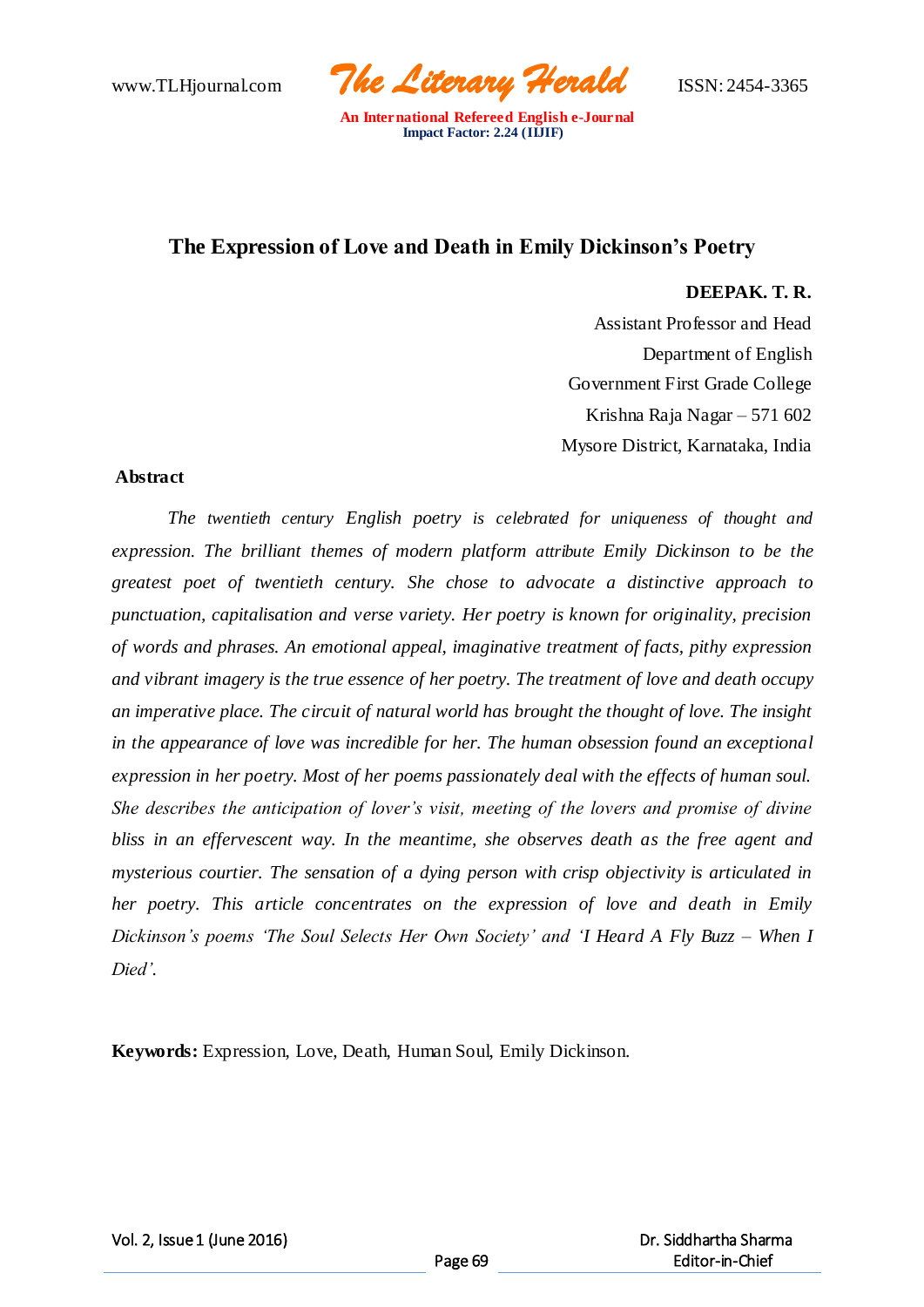www.TLHjournal.com *The Literary Herald*ISSN: 2454-3365

# **The Expression of Love and Death in Emily Dickinson's Poetry**

### **DEEPAK. T. R.**

Assistant Professor and Head Department of English Government First Grade College Krishna Raja Nagar – 571 602 Mysore District, Karnataka, India

### **Introduction:**

Emily Dickinson's era was troubled by differences between custom and evolution. It was considered as a broken age. America was the terrain of prosperity for the refugees of Europe. Emily Dickinson is called the born poetess because she started writing poems at an early age. She has made a philosophy and tradition in writing poems. Her poems reveal puritan ideas. To American poetry, she adds the enigma which can be seen in different images. As Prof. T. W. Higginson points out, she creates a contradiction and problem not yet solved. In his own words,

"The impression of wholly new and original poetic genius was distinct on my mind at the first reading of those form poems as it is now, after thirty years of further knowledge, and with it comes the problem never yet solved, what place ought to be assigned in literature to what is so remarkable, yet so elusive of criticism". (*Emily Dickinson's Letters*, 1891)

The poetic approach of Emily Dickinson is marked by its brevity and simplicity. She prefers to follow a distinctive approach to punctuation, capitalization, word practice, imagery and verse variety. The images of natural world around her are depicted. The poems deal with the expression of love and death. Her poetry contains the most emotional and imitative love lyrics. The poems also concentrate on erotic prospects, employing the bee-flower image to express the sensual aspiration. The imagined visits of longing suggest her ecstasy and triumph. She lives in a world of hallucination, calls herself a true wife and thinks herself a passionate woman in her poetry.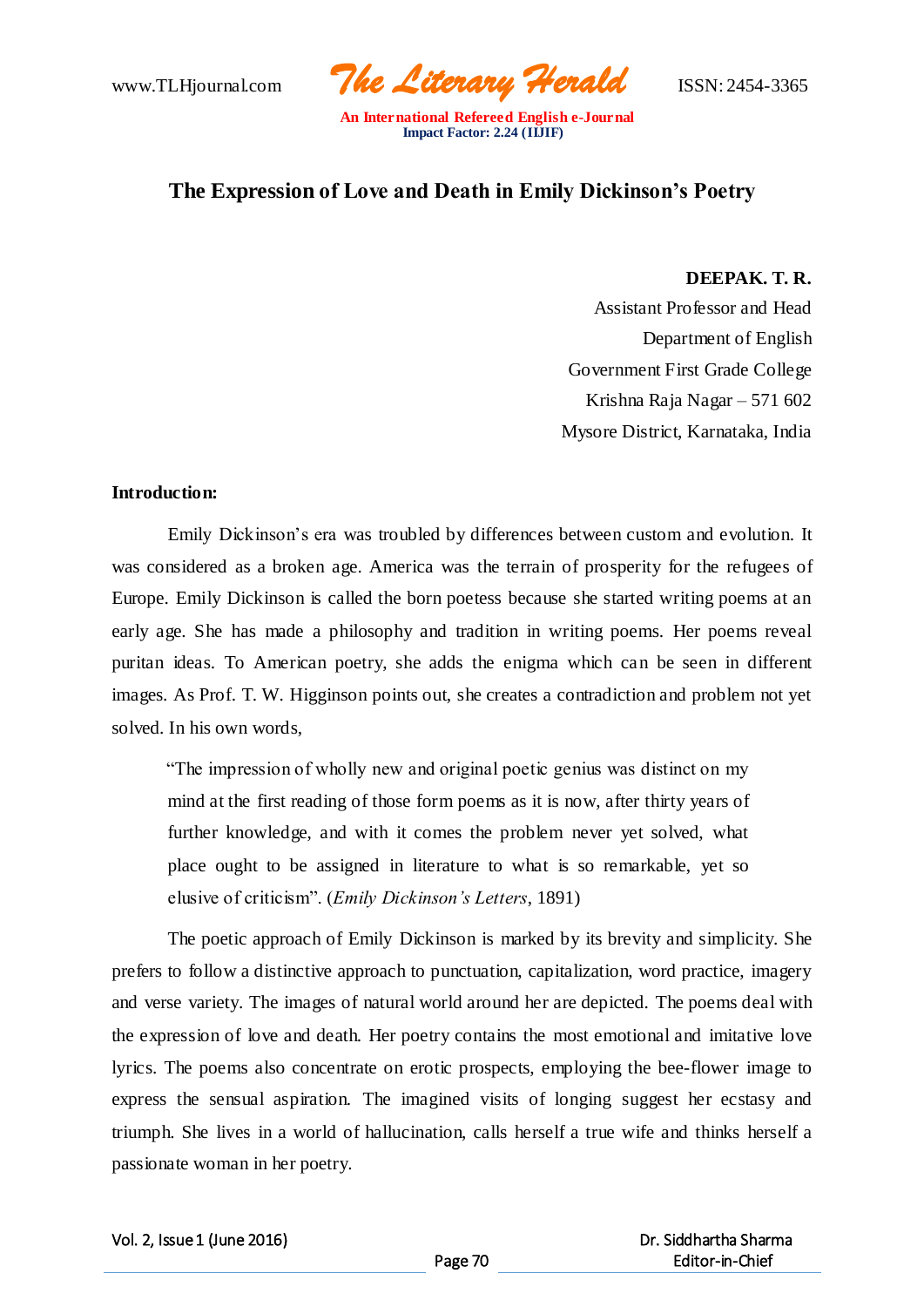www.TLHjournal.com *The Literary Herald*ISSN: 2454-3365

Most of her love poems are composed with the concrete gathering of the lovers. The lovers meet, separate and realize that they cannot live together passionately as they would imagine. The poetess speaks about her lover in the poems and utters that she cannot live a complete life with the male partner. But in the mean time she can't imagine them aging and dying. The poetess finds no promise in conservative religions. Her straight appeal to god for comfort remains a distant reality. The love poems of Dickinson portray not only happiness but also frustration in love. She writes about her dream male with greater aspiration. But in the course of time she says about the result of separation from him has seemed finally to fade away. She realizes and opines that their relationship was inspiring and scarce their love for Divine. Her treatment of love is vital and can be elucidated in a passionate manner.

## **The Treatment of Love:**

The love poems of Emily Dickinson focus on the passionate effects of the human soul. Her poetry is regarded as the fervour of the lover's prospects. The assemblage of lovers, division and the sublimation of human obsession in a heavenly nuptial is portrayed in a poignant manner. This can be observed in her poem 'The Soul Selects Her Own Society'. It has its own rhythm and metre. An analysis of the poem classifies into a simple love lyric. She says that,

"The Soul selects her own Society

Then - shuts the Door". (303)

It seems the poetess is suggesting each individual in a society, where there is no distraction and violence. After selection, she does not like anybody's venture. Her own divinity and purpose in that place are expressed in the poem. She wants to see, witness the situation and offer prayer to God. Here, love combines with deity and takes the form by divinity and becomes eternal.

The middle part of the poem clearly emanates the view for the 'pausing chariots' and the 'kneeling emperor'. It suggests future suitors being rejected because of the 'chosen one'. The poetess sees the Chariot's pause and an emperor kneels in front of her. This emperor is her companion God himself. The emperor and the poet would enter into her society and the valves are closed.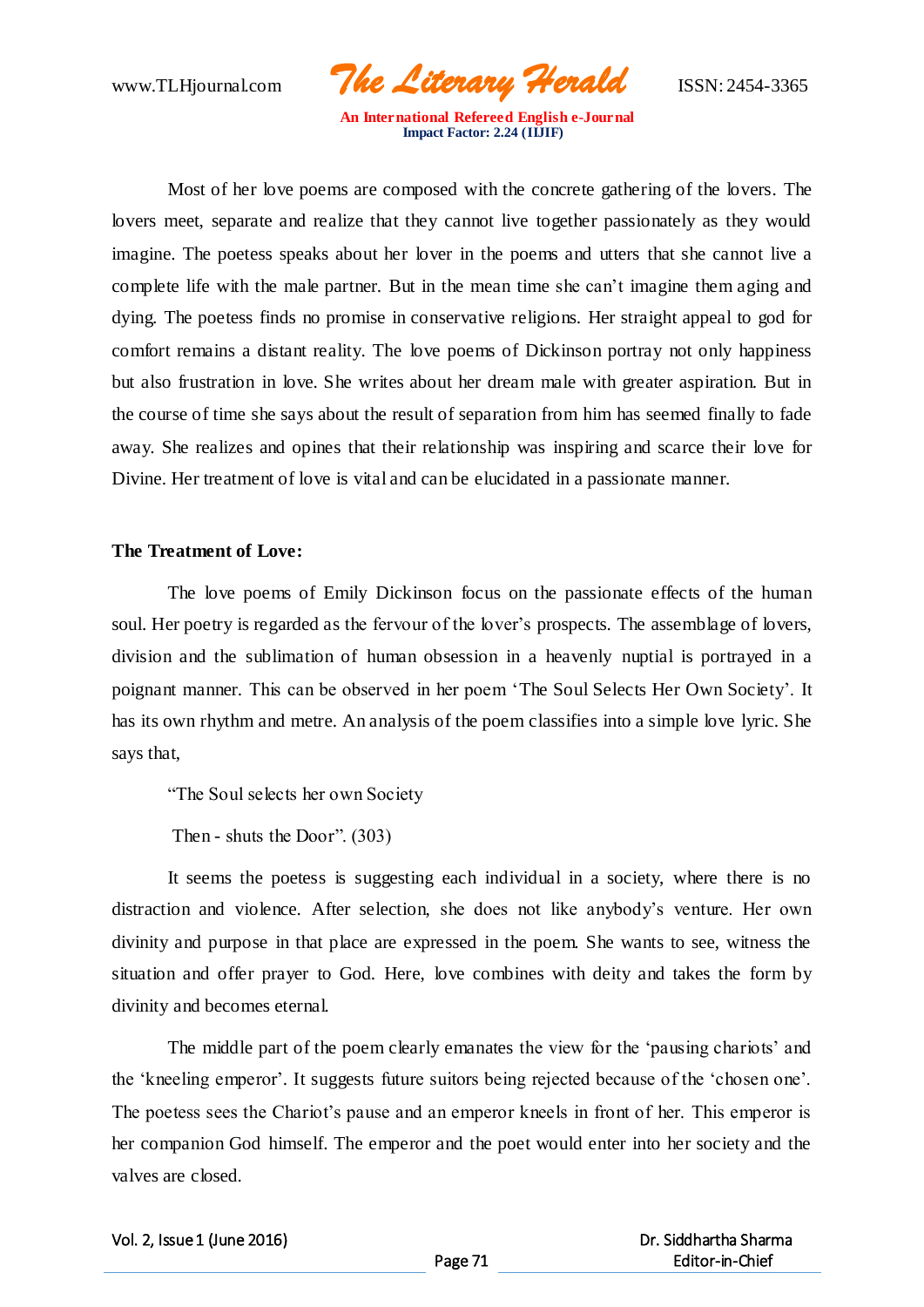www.TLHjournal.com *The Literary Herald*ISSN: 2454-3365

The society of Emily Dickinson is an ideal nation. Like a stone, both are united and become one. The image of 'Stone' vividly explains her belief in perfection. As she likes forlorn, she wants to walk more and more inside herself. This poem is remarkable because it makes constant all ideas. Her puritanical notes are exposed here. The poem is perfect and meaningful when it ends as follows. She says and ends the poem;

"I have known her from an ample nation

Choose one;

Then close the valves of her attention

Like stone". (303)

Prof. T. W. Higginson concludes the poem, "The Society Emily Dickinson selected was the society of eternity, and her intimacy with it was paradoxically such as to increase her neighbourly sympathy with the 'Freckled Human Nature', she appeared the shun". (*Emily Dickinson's Letters*, 1891)

In order to express love, the poetess feels earth would have become more magnificent than paradise. The creative and passionate love poems of Dickinson deal with brides and marriage. She imagines death as the lover and herself as the bride in 'Because I Could Not Stop For Death'. As the insight of the lover's loss triggered and as his appearance became mere remembrance, she slowly sublimated her inner passion into a divine practice. The expression 'Bride' is scrutinised from different standpoints. First of all it is regarded as an actual woman being married and then as the bride of death. It permits her to perforate the third stage as wedded to god in heaven.

Emily Dickinson proposes farewell to the night as she pay attention to the deeds of angels in the course. Here night refers to the ages of her spiritual darkness of worldly survival and the morning represents her awakening from the midnight of earthly life and her transfer to the heavenly life after death. The poetess feels that a day would come in summer where she expresses about two lovers bind on each other's crucifix. It clearly tells that they are each the other's appliance of death. This nuptial composes a spiritual marriage in paradise. The change in the idea of a divine lover is gradual. Initially, she insists that after a long separation the heavenly lovers will rejoice a divine nuptial before angelic hosts. The human life is inter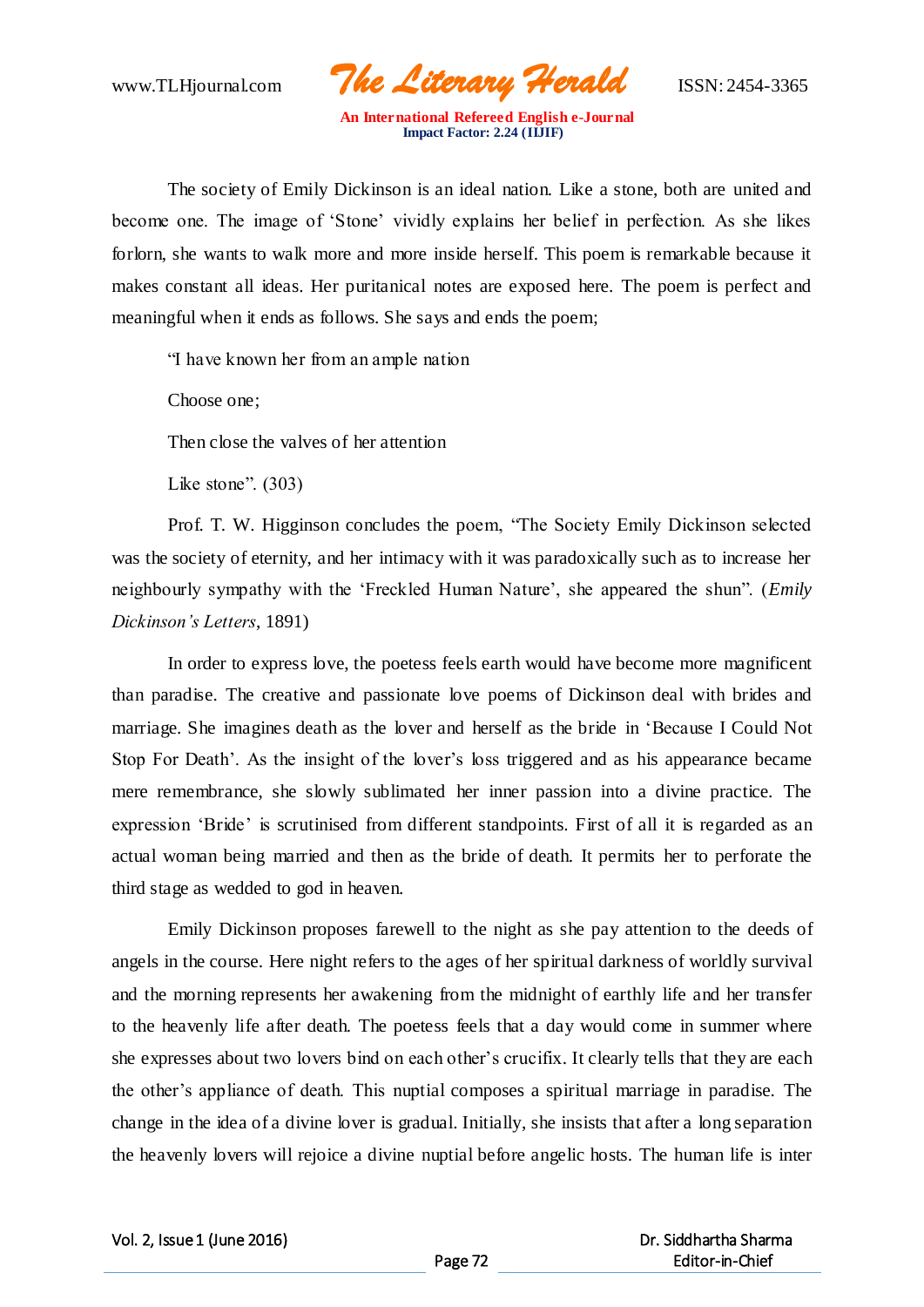www.TLHjournal.com *The Literary Herald*ISSN: 2454-3365

woven and shows the fundamental difference between worldly lives. George Perkins and Barbara Perkins write,

"Dickinson is incomparable because her originality sets her apart from all others, but her poems shed the unmistakable light of darkness". (*The American Tradition in Literature*, 1999)

### **The Treatment of Death:**

Emily Dickinson dedicated much of her thought on the subject of death and the afterlife. She came across many tragedies in her childhood. The death of friends in child hood, parents, a beloved nephew and the people in the Civil War has engaged Dickinson in a quest to understand death and what it brings in her life. The matter of immortality, eternity and the supremacy of God seemed to preoccupy her. Dickinson planned to reveal her feelings, experiences and beliefs in her poetic work of art. This has helped her to trace out the images of death and makes her multifaceted.

The poems of Emily Dickinson revolve round the theme of death. Her contribution to American Literature is her poetic insight into the nature of death. Being a spiritualist she affirms the deathlessness of death. In fact she assigns death next to God. Death is always powerful, evergreen and the free agent of God. The man made creations and kingdoms depart permanently with the passage of time except death. It is evident that death is immortal and holds a divine place in nature.

Emily Dickinson clearly examines the relation of death with love and considers it as a physical process in her poetry. Most of her poems deal with the theme of death. This theme begins in her early poetry and continues in her later poetry. She does not portray death in the same manner in all the poems. It varies in tone from elegiac despair and confident belief. She considers death as a hidden mystery. She says,

"Death leaves us homesick, who behind,

Expect that it is gone Are ignorant of its concern As if it were not born". (935)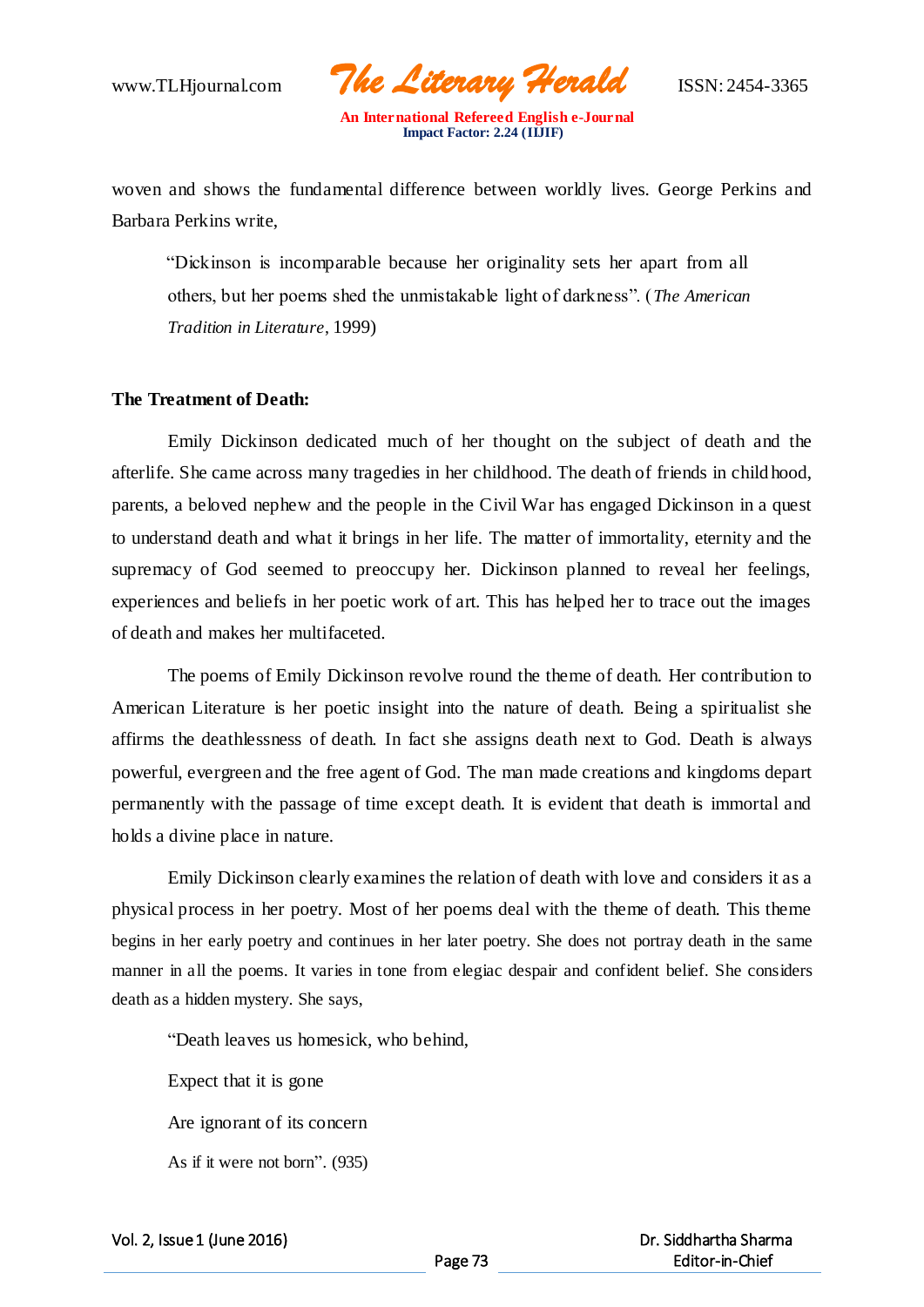www.TLHjournal.com *The Literary Herald*ISSN: 2454-3365

Most of the critics classify the concept of death in Dickinson poetry into various headings. Johnson opines,

"The poems based on death fall into three groups. There are those which are concerned with the physical demise of the body, some describing the act of dying with clinical detachment, with emotional vehemence". (*Emily Dickinson: An Interpretative Biography, 1955*)

Emily Dickinson's poetry deals with death, immortality, physical aspects and personifies death. The poetess has lived and experienced various features of life intensely. The initial poems of Dickinson deal with death-immortality, later poems embellish the physical aspects of death and the last poems are considered elegiac in nature. In a way her poetry potted her personality and provided the required balance in her poetic journey. Isolation and suffering helped her to introspect the hidden aspects of the soul. Instead of escaping from the clutches of life, Dickinson tried to battle her own spirit and experienced it through her poetic work of art.

The poetess Emily Dickinson fashions an anxious situation by complementing the condition of the dead by the condition of living and external escalation of Nature. Her poem 'I Heard a Fly Buzz' compares the prospects of death with its pragmatic occurrence. A delicate and small fly quashes the conventional Christian faith that leads to ceaseless cheerfulness. The words *signed* and *assignable* satirically exemplifies death's superlative power. Here insignificant documents, blank phrases, interested momentous and a humiliating body can be left at the back. The satire enhances as the inner voice quietly arranges everything and lingers assertively for death. The readers can witness this grand moment, but regrettably a fly disrupts the ritual:

"I heard a Fly buzz – when I died

The stillness in the Room

Was like Stillness in the Air

Between the Heaves of Storm". (465)

*I Heard a Fly Buzz* can be considered as symbolic of Dickinson's religious faith. The death of body dole out as a reason to muse over the perpetuity. The poet sneaks into the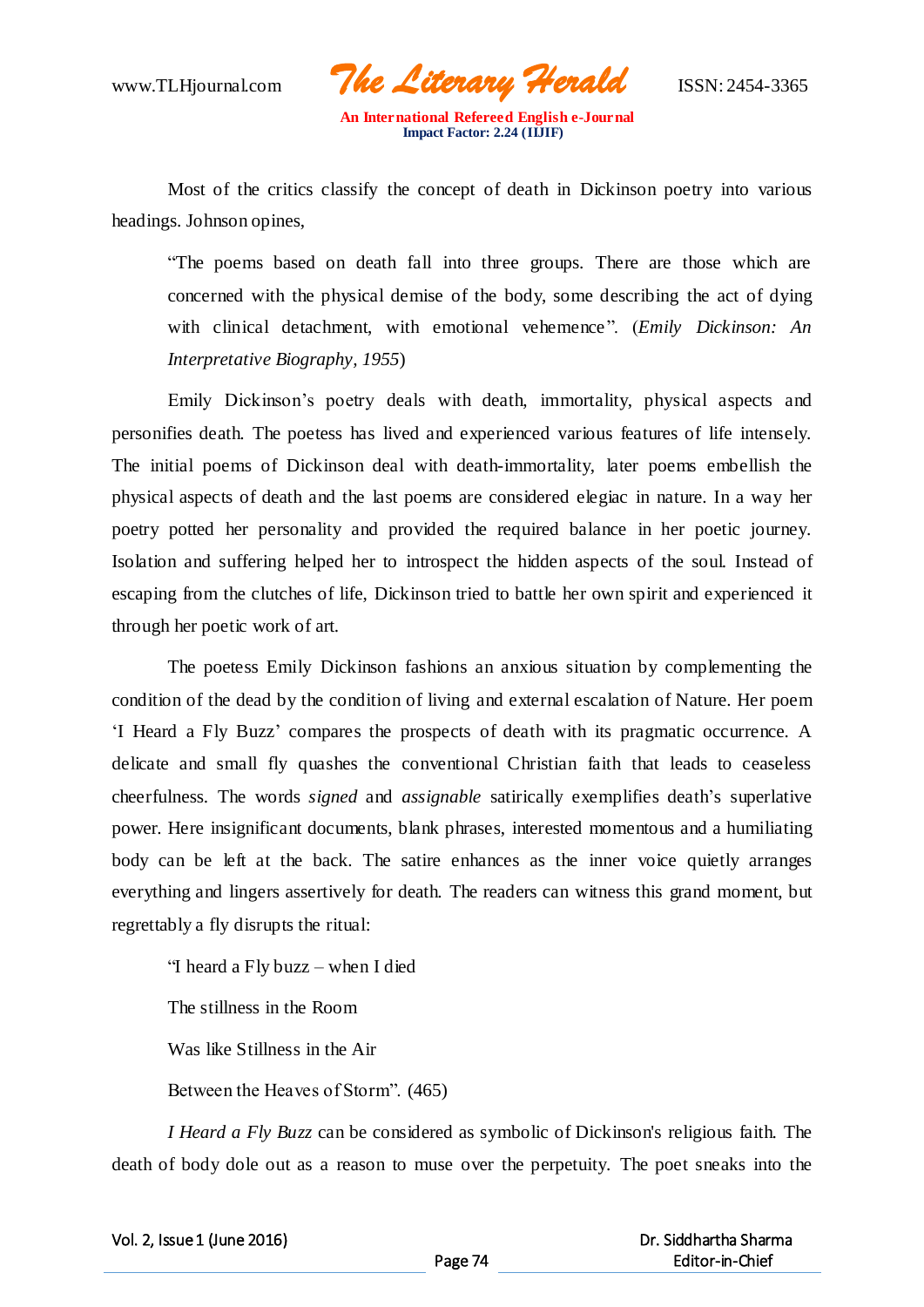www.TLHjournal.com *The Literary Herald*ISSN: 2454-3365

kingdom of the Absolute when the soul achieves a transitory insight into the Perpetuity. The poem highlights both success and failure. A man must go back to actuality after knocking down all obstructions of intellect into perpetuity.

Furthermore a factual fly is black and not blue. But the soul departing the body understands the blue of the devout eye through which fly must trek. The *Buzz* sound would be the resonance of the fly of spiritual vigour as it starts to travel in the spine. In other words, the spiritual progression of the poetess might be depicted as a buzz. Although the poetess Dickinson did not cram philosophy, but her poems reflect on the perfect images of the dying course and after death experiences advocate that she had some normal spiritualist aptitude. In her view, death is not dead but it is beautiful, fantastic and mystical.

### **Conclusion:**

The literary works of Emily Dickinson clearly exhibits that poetry influenced her thinking and way of writing. In fact, the poetry of Emily Dickinson on the subject of love and death encloses maturity about various aspects of life. To the core, all her observations are spiritual. It is clear that Dickinson employs different figures of speech like personification, symbolism and metaphors in order to express the concept of love and death in her poetry. It makes her expression of love and death not only intricate but also imaginable. Diyanni opines,

"Dickinson's writing was complex because she uses unusual grammar, peculiar rhythm, distinctive punctuation and various figures of speech. All these devices made her poems difficult to read but meaningful and profound". (*Modern American Poet: Their Voices and Visions*, 1994)

## **Works Cited:**

- Dickinson, Emily. *The Complete Poems of Emily Dickinson*. Boston: Little, Brown, 1924; Bartleby.com, 2000. www.bartleby.com/113/.
- DiYanni, Robert. *Modern American Poet: Their Voices and Visions*. New York: McGraw, 1994. Print,

Vol. 2, Issue 1 (June 2016)